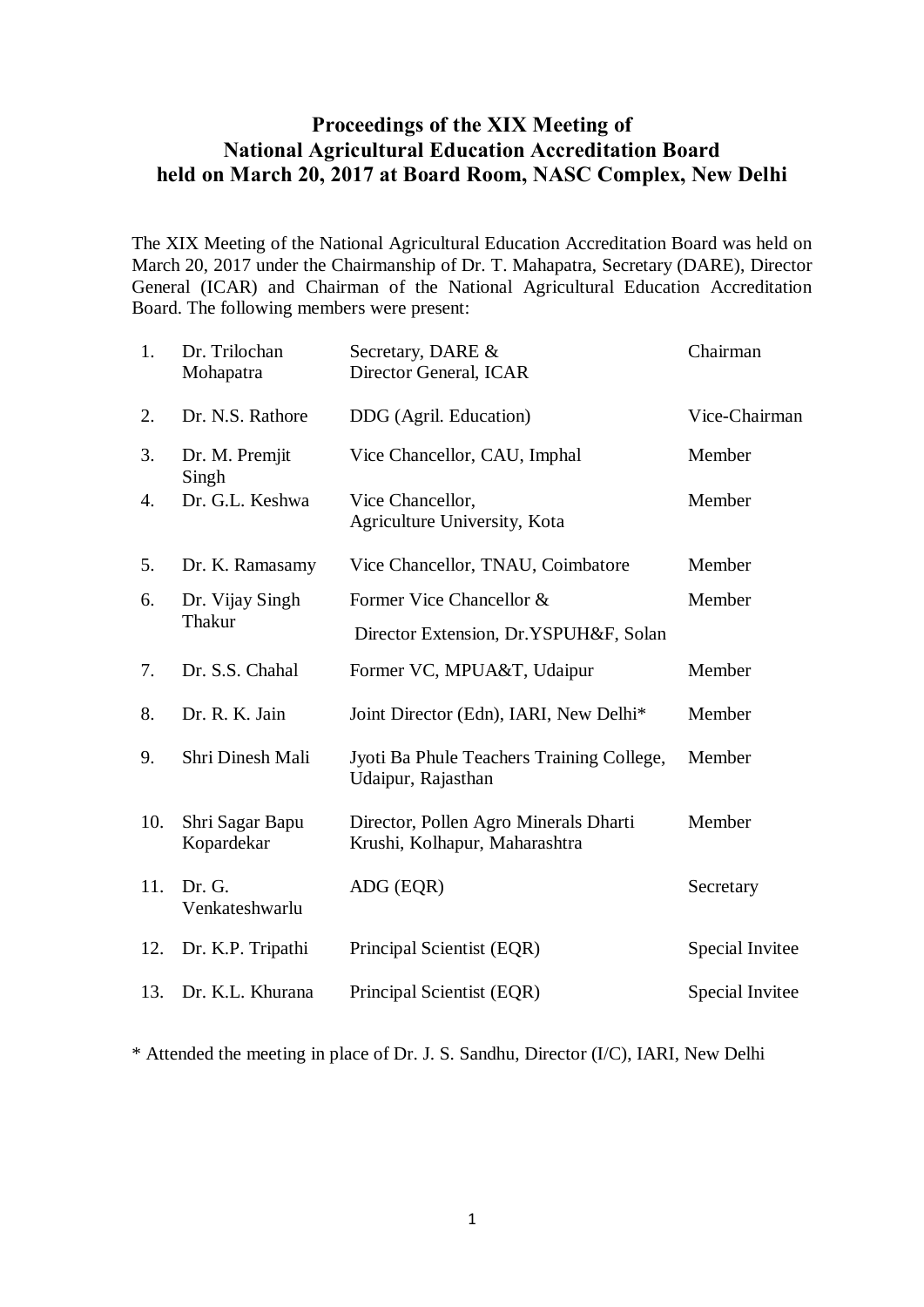Before initiation of the Agenda for discussion, the Director General welcomed all Members of the Board. The agenda was discussed and the following decisions were taken:

## **1. Presentation of the Action Taken Reports on the observations of the Board by the vice Chancellor/Officers of the University**

## **1.1 Banda University of Agriculture & Technology, Banda**

The University should submit report with respect to the faculty appointment, conduct of Counselling/Placement for the students through Counselling Cell in the formal mode, appointment of Director of Research, Librarian and other University Officers and development of instructional farm of the College (as observed by the Board in its XVII Meeting) to the Council for consideration of accreditation **within six months**.

#### **1.2 University of Agricultural Sciences, Dharwad**

The University should submit report to the Council for consideration of accreditation **within three months** regarding change of nomenclature of the UG/PG Degree Programmes as per the ICAR guidelines, appointment of additional faculty towards balancing faculty profile, strengthening of Education Technology Cell and Intellectual Property Right & Commercialisation Cell, adoption of ICAR guidelines for Experiential Learning, creation of additional hostel facilities for students, development and implementation of MoU with IIFM, Bhopal and necessary coordination with Ministry of Child and Family Welfare for Home Science education (as per observation made by the Board in its XVII Meeting).

#### **1.3 Tamil Nadu Agricultural University, Coimbatore**

The university **was approved for accreditation** along with the following colleges and their UG programmes mentioned for a period of two years i. e. 2016-17 to 2017-18.

A. Agricultural College and Research Institute, Coimbatore and its Under-graduate Programme, B.Sc (Agri.).

B. Agricultural College and Research Institute, Madurai and its Under-graduate Programme, B.Sc (Agri).

C. Anbil Dharmalingam Agrl. College & Res. Institute, Tiruchirapalli and its Under-graduate Programme, B.Sc (Agri).

D. Agricultural College and Research Institute, Killikulam and its Under-graduate Programme, B.Sc (Agri).

E. Horticultural College and Research Institute, Periyakulam and its Undergraduate Programme, B. Sc. (Hort).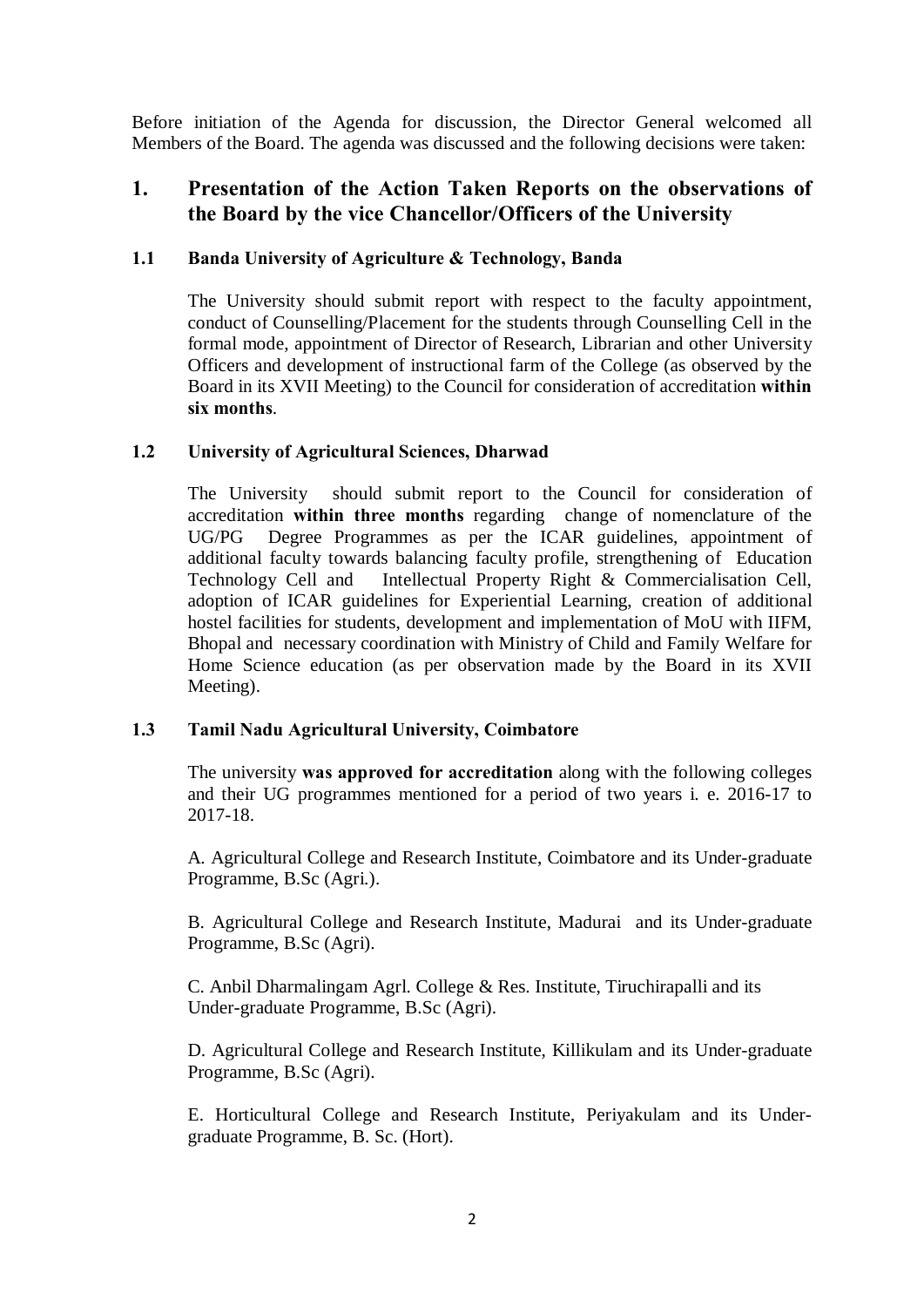F. Agricultural Engineering College & Research Institute, Kumulur and its Undergraduate Programme, B.Tech. (Agrl. Engg.).

G. Forest College & Research Institute, Mettupalayam and its Under-graduate Programme, B.Sc (Forestry).

H. Horticultural College and Research Institute for women, Tiruchirapalli and its Under-graduate Programme, B.Sc (Hort.).

**Postgraduate programs of the University were not approved for accreditation for the reason that these programmes are not according to the guidelines of ICAR.**

#### **1.4 Sam Higginbottom Institute of Agriculture, Technology & Sciences, Allahabad**

Based on the PRT Report and presentation made by the Registrar/Vice Chancellor of the University, the Board deliberated the issue in detail and decided that since majority of its Schools offering degree programmes beyond the purview and mandate of the National Agricultural Education Accreditation Board, the University as such is not eligible for accreditation by the Board.

Further, it was decided that the programmes pertaining to agriculture and allied sciences recommended by the Deans/BSMA Committees along with its Schools/Faculty should only be considered eligible for accreditation. Accordingly, the University may submit detailed report on the programmes in agriculture and allied sciences offered by different Schools of the University in respect of nomenclature of degree programmes, students o intake and faculty positions etc. **within three months for consideration of the Board**.

## **1.5 Kerala University of Fisheries and Ocean Sciences, Cochin**

Based on the PRT Report and presentation made by the Nodal Officer of the University, the Board deliberated the issue in detail and decided that since majority of its Faculty offering degree programmes beyond the purview and mandate of the National Agricultural Education Accreditation Board and further the University Act does not fulfil the requirement of ICAR Model Act, the University is not eligible for accreditation by the Board.

Further, it was decided that the programmes pertaining to agriculture and allied sciences subject and recommended by the Deans/BSMA Committees along with its Schools/Faculty would only be considered eligible for accreditation. Accordingly, the University should reorient its programmes as per ICAR guidelines and also change the University Act/Statutes on the lines of ICAR Model Act and submit the detailed report to the Council **within six months**.

## **1.6 Guru Angad Dev Veterinary and Animal Sciences University, Ludhiana**

For accreditation of the PG programmes in the College of Fisheries and College of Dairy Science & Technology and the Ph. D. in Veterinary & AH Extension in the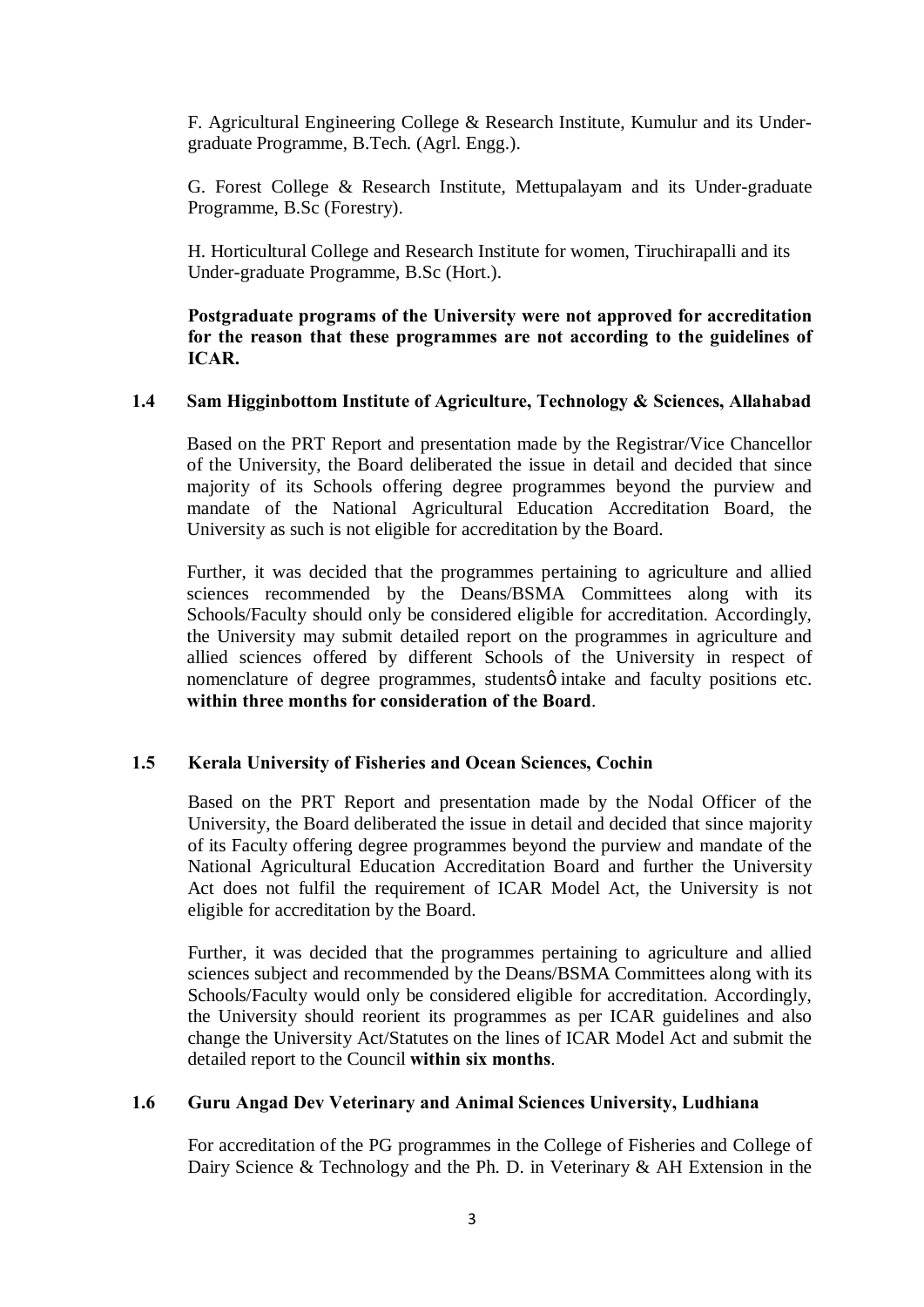College of Veterinary Science and Animal Husbandry, the University may strengthen faculty positions as per the recommendations of BSMA Committees in the colleges and submit the report to the Council **within six months**.

## **1.7 Uttar Banga Krishi Vishwavidyalaya, Cooch Behar**

The accreditation of the Colleges of Horticulture and Technology **was not approved** as the requisite faculty positions in both the colleges are not adequate.

#### **1.8 Anand Agricultural University, Anand**

The College of Veterinary Sciences and Animal Husbandry along with the following programmes **was approved for accreditation** with the condition that the accreditation will be co-terminus with the University accreditation.

- (i) Bachelor Degree
	- $\bullet$  B.V.Sc. & A.H.
- $(ii)$  Master $\&$  Degree (M.V.Sc.)
	- Veterinary Anatomy & histology
	- Veterinary Pathology
	- Veterinary Parasitology
	- Veterinary Microbiology
	- Veterinary Physiology
	- Livestock Production & Management
	- Animal Genetics and Breeding
	- Veterinary Surgery & Radiology
	- Veterinary Phar. & Toxicology
	- Animal Reproduction Gynecology & Obstetrics
	- Veterinary Clinical Medicine Ethics & Jurisprudence
	- Animal Nutrition
	- · Veterinary Public Health
	- Poultry Science
	- Animal Biotechnology
	- Veterinary & Animal Husbandry Extension
	- Veterinary Epidemiology & Pre. Medicine
	- Livestock products Technology
	- · Veterinary Biochemistry
- (iii) Doctorate Degree
	- Veterinary Anatomy & histology
	- Veterinary Pathology
	- Veterinary Parasitology
	- Veterinary Microbiology
	- Veterinary Physiology
	- Livestock Production & Management
	- Animal Genetics and Breeding
	- Veterinary Surgery & Radiology
	- Veterinary Phar. & Toxicology
	- Animal Reproduction Gynecology & Obstetrics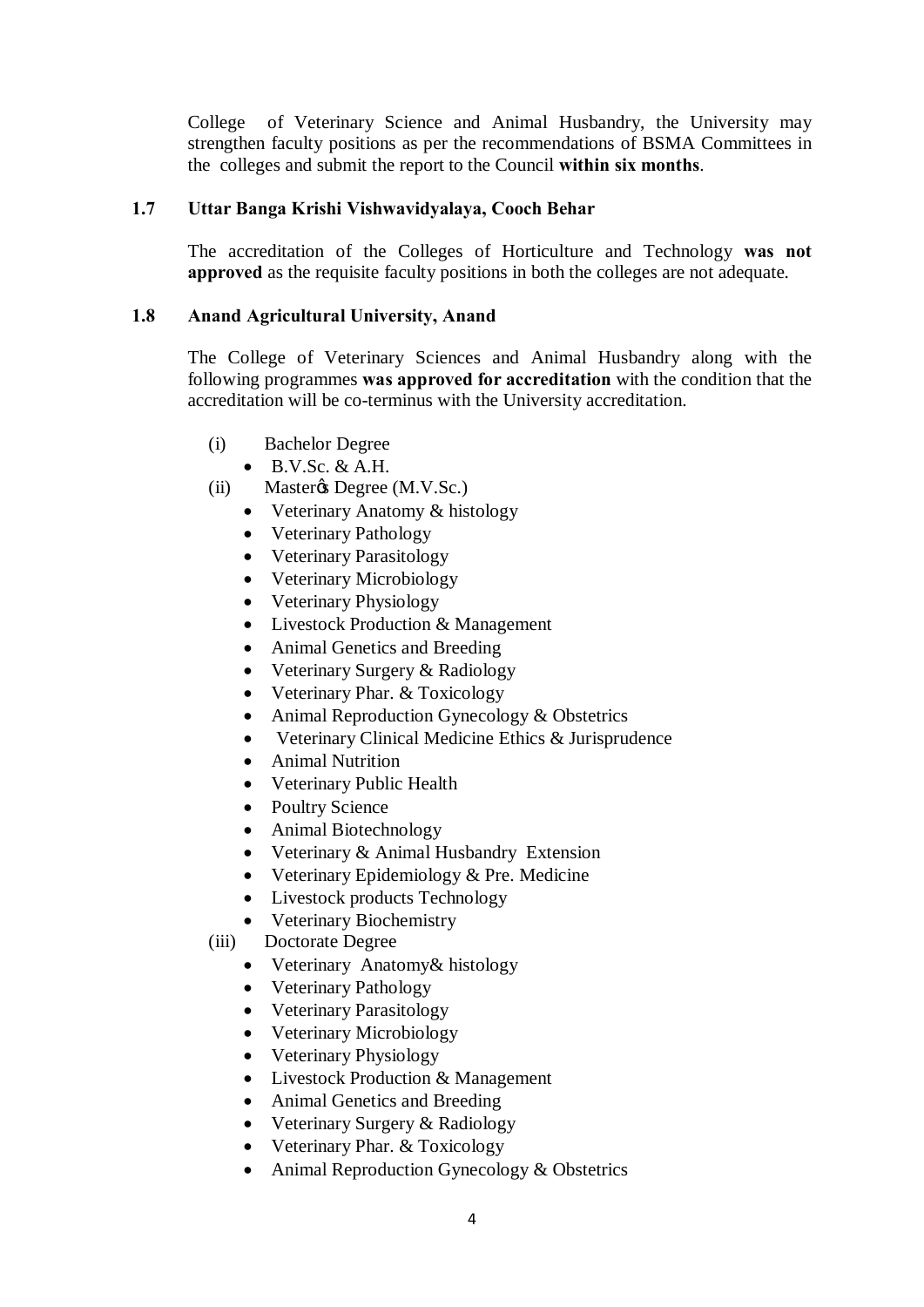- Veterinary Clinical Medicine Ethics & Jurisprudence
- Animal Nutrition
- · Veterinary Public Health
- Poultry Science
- Animal Biotechnology
- Veterinary & Animal Husbandry Extension
- Veterinary Epidemiology & Pre. Medicine
- Livestock products Technology
- · Veterinary Biochemistry

**The College of Agricultural Information Technology and its Degree Programmes were not considered for accreditation.** 

## **1.9 Maharashtra Animal Fisheries Sciences University, Nagpur**

The University should take appropriate action on the suggestions of the Board recommendations as communicated vide F. No. Edn.1/1/2010-EQR dated  $18<sup>th</sup>$ November, 2016 and submit action taken report to the Council with respect to nonaccredited Colleges **within six months**.

# **2. Consideration of reports of Peer Review Teams regarding grant of accreditation to the Agricultural University/Colleges**

## **2.1 Narendra Dev University of Agriculture & Technology, Faizabad**

- **A**. The **NDUAT Kumarganj, Faizabad was not approved** for accreditation as none of the following colleges was found eligible as per ICAR guidelines:
	- a. The **College of Agriculture, Kumarganj and its programmes were not approved** for accreditation due to inadequate student-teacher ratio in theory (180 students per class), more than 60 students in each practical classes, inadequate practical classes and laboratory facilities to conduct practical classes and high intake in PG programme.
	- b. The **College of Horticulture, Kumarganj and its programmes were not approved** for accreditation due to insufficient faculty and non-teaching staff in the college, inadequate laboratory facilities and high intake in PG and Ph.D programmes.
	- c. The **College of Veterinary Sciences and Animal Husbandry, Kumarganj and its programmes were not approved** for accreditation due to insufficient faculty, non-teaching staff and other essential requirement as per the MSVE regulations of VCI. It was further noted that the admission for B V Sc & AH programme could not be conducted in last three years (2012-13, 2013-14 & 2016-17 out of requisite period of last five years i.e 2012-2016, which is essential requirement for accreditation from the NAEAB.
	- d. **The College of Home Science, Kumarganj and its programmes were not approved** for accreditation due to insufficient faculty and non-teaching staff required to run the quality programme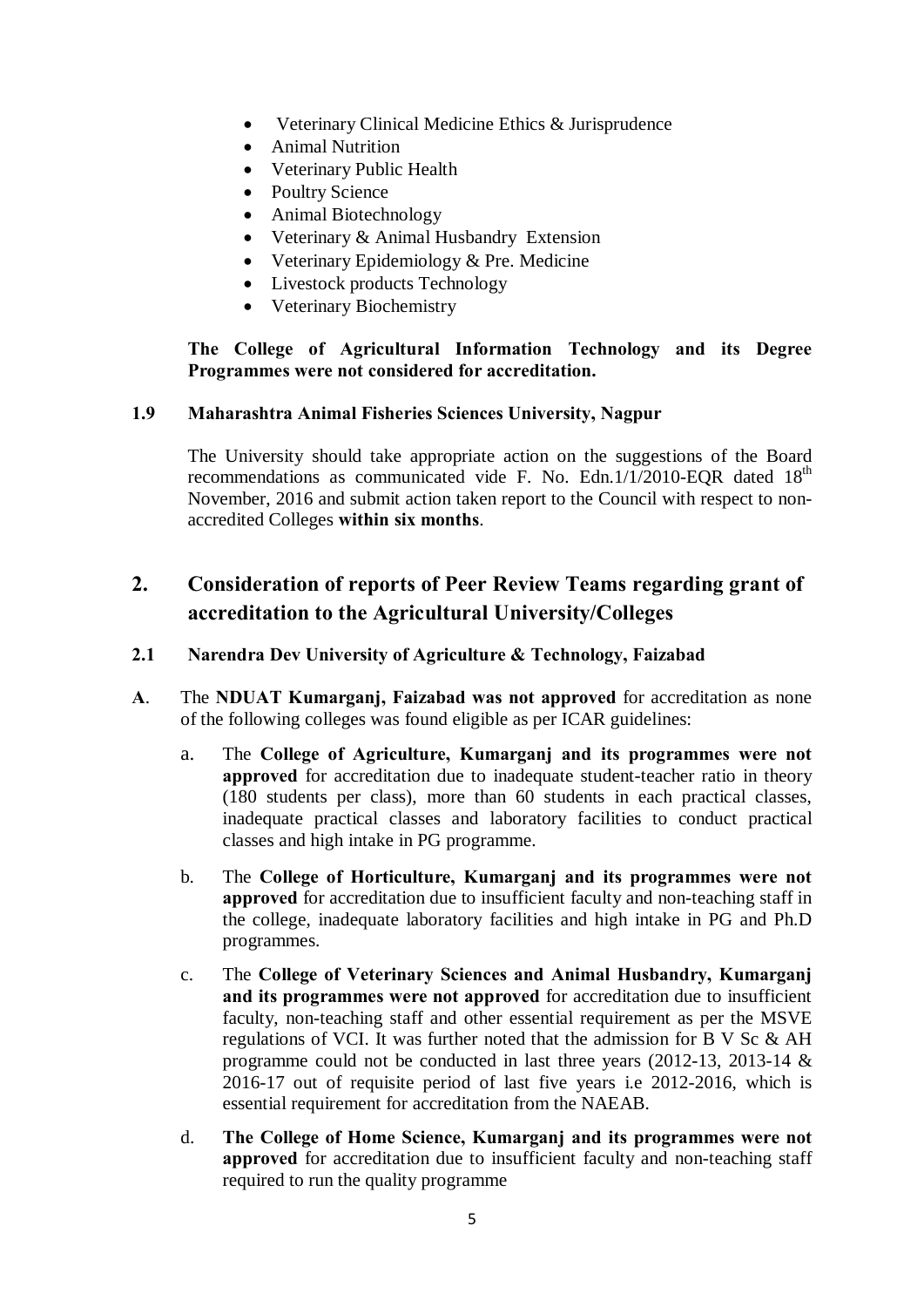- e. The **College of Fisheries, Kumarganj and its programmes were not approved** for accreditation due to insufficient faculty and non teaching staff, instructional fish ponds and equipped laboratories.
- f. **The College of Agricultural Engineering, Akbarpur and its programmes were not approved** due to insufficient faculty and non-teaching staff, inadequate instructional facilities and student amenities available with the college.

However, if the University is able to address the observations made by the PRT and communicate the satisfactory action taken to the Council within one year, the University may be reconsidered for accreditation. If the University fails to communicate satisfactory action taken to the Council within one year, a new self study report may be required from the University, if the University wishes ICAR accreditation.

## **B. Observations**

#### Governance

- The University should follow ICAR Model Act for appointment of Vice-Chancellor and other University Officers.
- The Meeting of Board of faculties needs to be conducted regularly before the A.C. meeting.
- · All deans in the colleges are in-charge only with additional responsibility. Even the posts of the Deans of some of the colleges have not been sanctioned by the Government.
- Most of the departments across the colleges do not have the requisite number of faculties to qualify as departments. Therefore vacant faculty positions need to be filled immediately.
- The sanctioning power of college Deans need to be increased to meet the requirement at faculty level.
- There is no post of Deans PGS, therefore PG programmes at University level are severely affected.
- · Except Director of Research and Director of Extension, the other statutory officers are officiating. This is affecting the academic management of the University, especially in decision making process.
- · Comptroller is the Member Secretary of Board of Management. The Registrar, being the authorized signatory, should be the Member Secretary of the Board of Management.
- · The meetings of research Council, Extension Council, Library Committee and Finance Committee may be conducted regularly.
- The Women Committee, SC/ST cell and other Grievance Redressal Committee, Institutional Animal Ethics Committee, Biomedical Waste Disposal Committee need to be in place as per statutory requirement.
- There is no Career Advancement Scheme for faculty in place since 2000, in some cases since 1998. This is creating largely dissatisfaction among faculty. Even some of the senior faculty members are getting retired without having assessed for promotion for last 15 years.
- · A large number of faculty positions are vacant, and in most of the colleges the present faculty strength is insufficient to meet the course curricula requirement.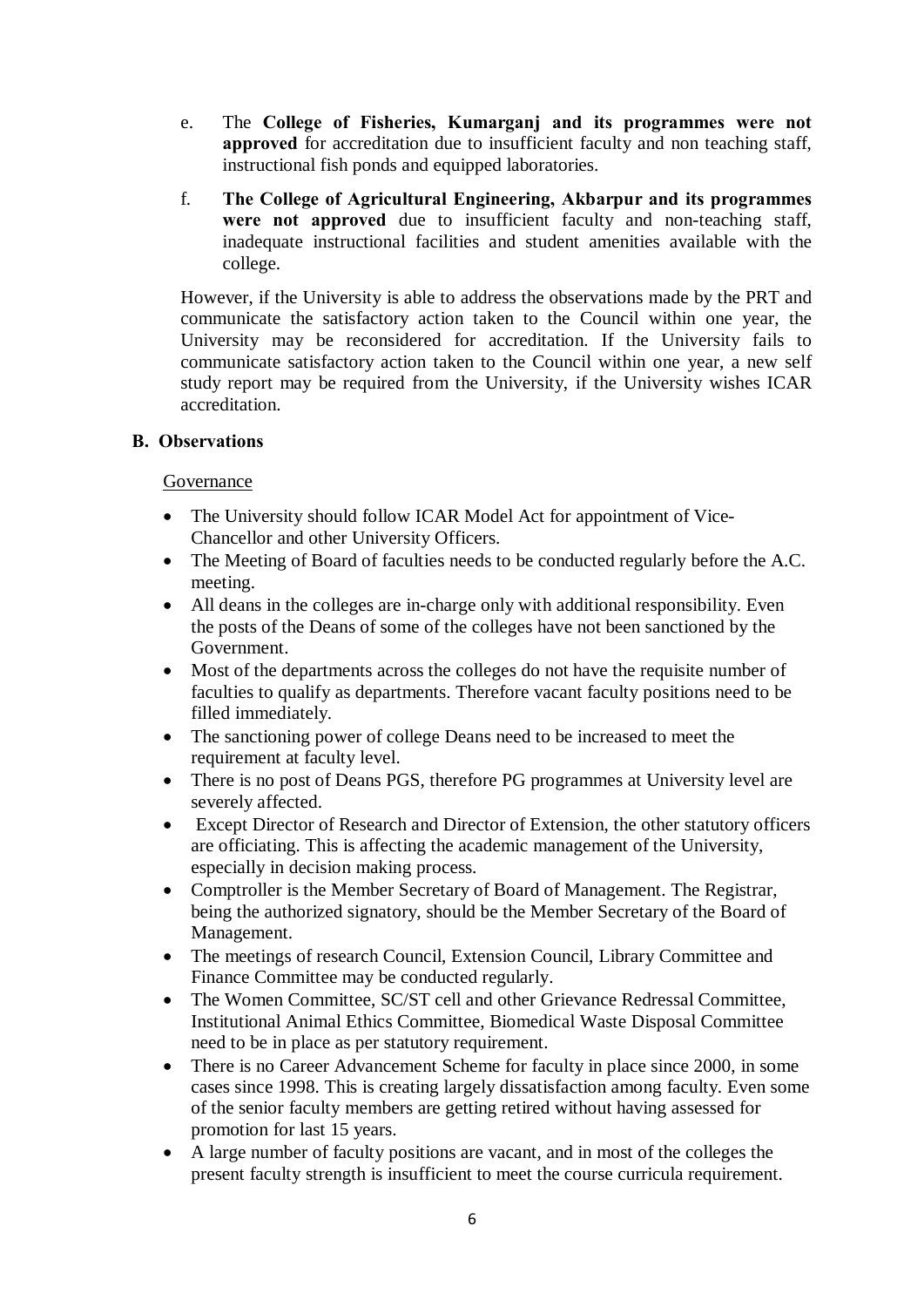- The University has increased the number of intake in UG and PG programmes without realizing the present infrastructure and faculty.
- The University published its vision 2030 document but the future plan of action, source of financial management and time line is lacking. The document needs to be revised to cater the requirement of mandate of the University.

#### Financial management

- The internal revenue generation is very low. There is hardly any contribution from research consultancies/HRD.
- The overall allocation of the annual budget is quite low and may not be sufficient to meet the different functions of the University.
- The student fee structure, by and large, is very high > 42000/semester. However, the contingency for PG research and UG lab work is insufficient across the University.
- · Budget allocation to individual colleges/units is not properly apportioned. There is need to increase the financial power to all officers and unit in-charge.

## Faculty development

- · Except in College of Agriculture and Veterinary Sciences, to some extent the number of faculty in other colleges are not sufficient to run the degree programme.
- The Human resource Development of faculty may be encouraged. The University authority should encourage faculty for attending workshops/ trainings/ seminar/ symposia/ winter school etc.

#### Student amenities

- There is urgent need to create medical facilities at the Kumarganj and Akbarpur campuses. Round the clock medical attendant and basic facilities may be created.
- Proper cleaning, electricity supply, water cooler etc. may be provided in the hostels.
- There should be a permanent physical instructor at college level. The available games of acilities need upgradation.
- Internet/ Wi-Fi need to be provided in campus and hostels.

#### Library

- Central library is not in good condition. There is urgent need to appoint a qualified librarian and other staff to look after the overall library management. Proper library management, book bank scheme, latest e-journals etc. need to be in place. Library closing timing should be increased beyond  $5 \div 0$   $\phi$  clock and holidays.
- Sufficient fund need to be allocated for the library.

#### Learning resources

- There are only four ELP module sanctioned by the ICAR. The University should submit some proposal to ICAR for funding. The viable ELP units are component of student READY programme and it must be in place and may be implemented as per guideline of the ICAR.
- RAWE programme should be six months duration, instead for 45 days as being conducted in the University.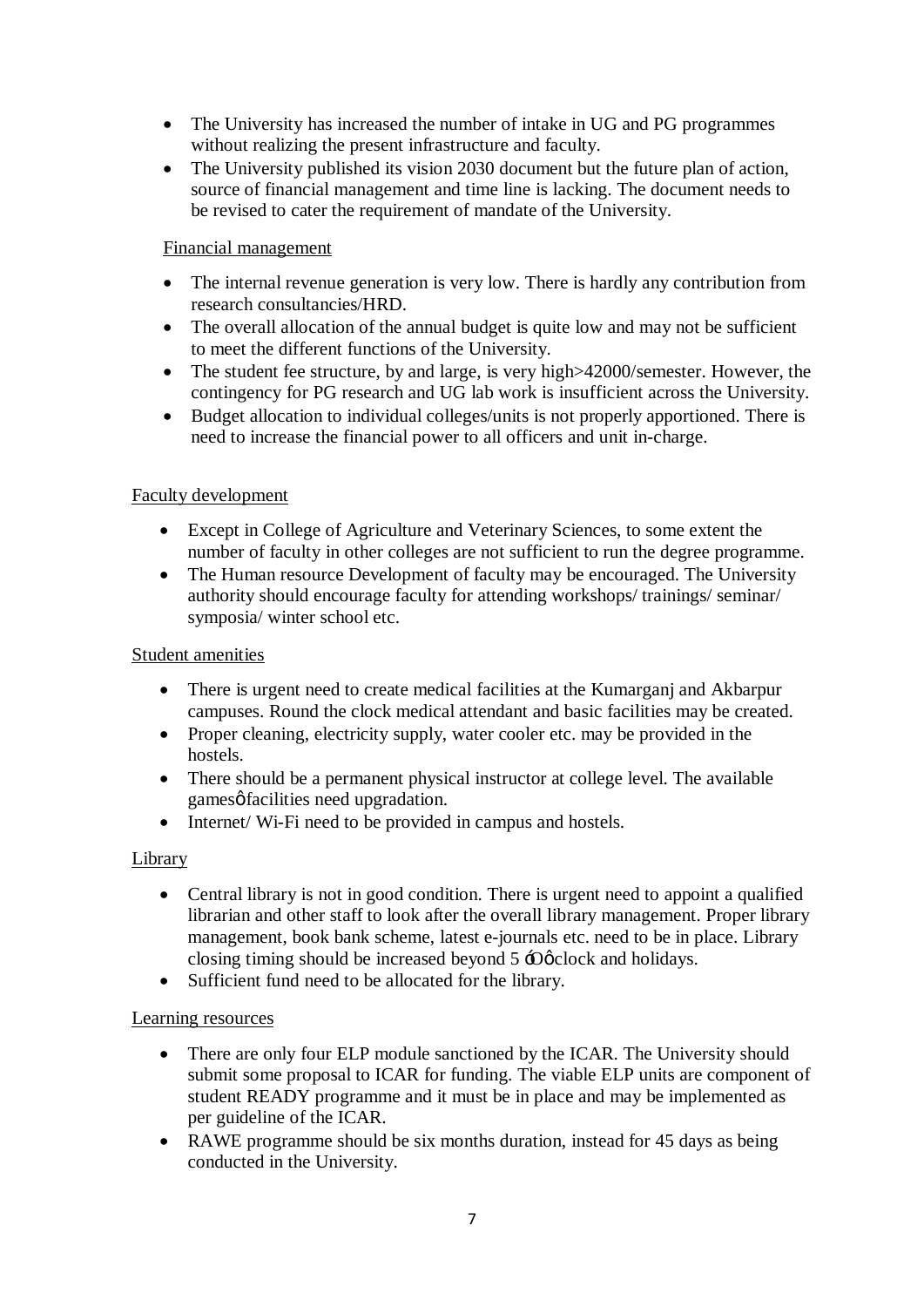- · UG and PG labs across the University are lacking, the general, in basic equipments, laboratory staff, electricity and water supply etc.
- The University should establish NCC unit for the students.
- The fifth Dean $\alpha$  Committee recommendations are not vet implemented.
- · It is better to get the following documents printed and distributed to be students at the time of admission to the University itself.
	- (i) Academic information and regulation
	- (ii) Course syllabus book
	- (iii) Hostel regulations

#### **2.2 Navsari Agricultural University, Navsari**

- A. The NAU, Navsari **was approved for accreditation** for a period of five years.
- B. ASPEE Agri-business Management Institute, Navsari and its MBA (Agri-business Management) **were approved for accreditation** for a period of five years. The programme of ICT in Agriculture **was not approved for accreditation** as it does not follow the ICAR guidelines.
- C. N M College of Agriculture, Navsari and **its following degree programmes were approved for accreditation** for a period of five years
- a) Bachelor<sub>®</sub> program B.Sc (Hons.) Agriculture
- b) Masteros Programs

M. Sc. (Agri.) degree in the disciplines of Agronomy, Soil Sciences & Agricultural Chemistry, Entomology, Plant Pathology, Genetics and Plant Breeding, Plant Physiology, Agricultural Economics, Agricultural Extension, Agricultural Statistics, Agricultural Meteorology, Agricultural Microbiology, Biochemistry, Plant Molecular Biology & Biotechnology

c) Doctoral Programs

Ph.D in the disciplines of Agronomy, Soil Sciences & Agricultural Chemistry & Soil Sciences, Agricultural Entomology, Plant Pathology, Genetics and Plant Breeding, Plant Physiology, Agricultural Economics, Agricultural Extension, Agricultural Statistics, Plant Molecular Biology & Biotechnology

- D. ASPEE College of Horticulture, Navsari **and its following degree programmes were approved for accreditation** for a period of five years
	- a) Bachelor<sub>®</sub> program B.Sc (Hons) Horticulture
	- b) Master $\&$  Programs

M.Sc (Hort.) in the disciplines of Fruit Science, Floriculture & Landscape Architecture, Vegetable Science, Post Harvest Technology, Plantation Crops, Spices, Medicinal Plants & Aromatic Plants, Entomology and Pathology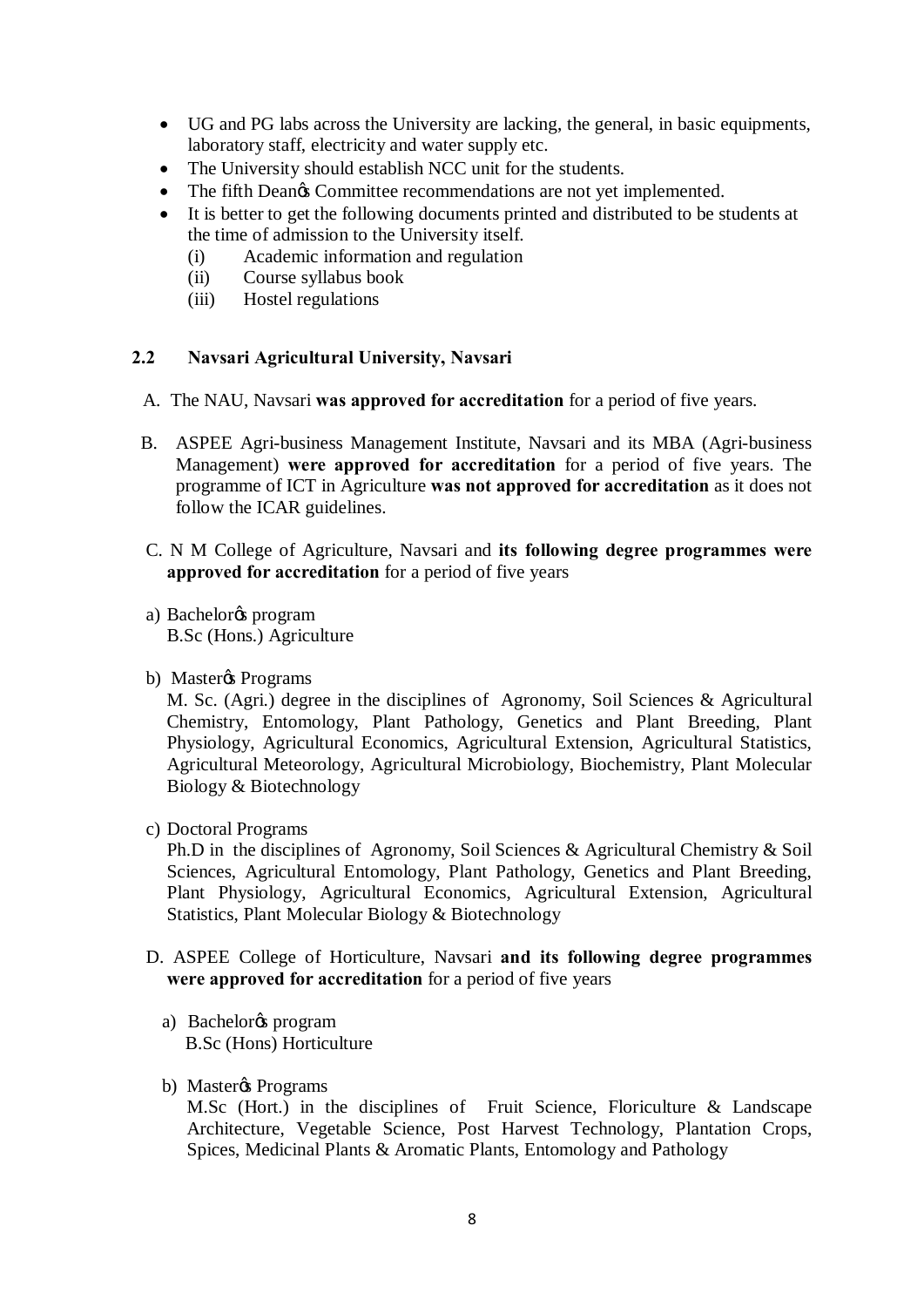c) Doctoral Programs

Ph.D in the disciplines of Fruit Science, Floriculture & Landscape Architecture, Vegetable Science, Post Harvest Technology, Horticultural Entomology and Plant Pathology

- E. College of Forestry, Navsari and **its following degree programmes were approved for accreditation** for a period of five years
	- a) Bachelor<sub>®</sub> program
	- B.Sc (Hons) Forestry
	- b) Master<sub>/8</sub> and Doctoral Programs Programs in Forestry were not approved for **accreditation** as their nomenclature is not as per ICAR recommendations
- F. College of Agriculture, Bharuch and **its Bachelor degree programmes were approved for accreditation** for a period of five years
- G. College of Veterinary Science and Animal Husbandry, Navsari and **its following degree programmes were approved for accreditation** for a period of five years
	- a) Bachelor<sub>®</sub> program B.V.Sc & AH
	- b) Master $\&$  Programs

M.V.Sc. in Veterinary Surgery & Radiology, Veterinary Physiology, Veterinary Biochemistry, Animal Biotechnology, Animal Reproduction, Gynaecology & Obstetrics, Animal Nutrition, Veterinary Pharmacology & Toxicology, Veterinary Microbiology, Livestock Production Management, Animal Genetics & Breeding, Veterinary Public Health, Veterinary Parasitology, Veterinary & Animal Husbandry Extension, Veterinary Medicine, Veterinary Pathology, and Livestock Products Technology

c) Doctoral Programs

 Ph.D. in Veterinary Surgery & Radiology, Veterinary Physiology, Veterinary Biochemistry,Animal Biotechnology, Animal Reproduction, Gynaecology & Obstetrics, Animal Nutrition, Veterinary Pharmacology & Toxicology, Veterinary Microbiology, Animal Genetics & Breeding, Veterinary Public Health, and Veterinary Medicine

- H. College of Agriculture, Waghai **was not approved for accreditation** due to college building, boysø hostel and Experiential Learning Units are yet to be made functional.
- I. ASPEE Shakilam Agri Biotechnology Institute, Surat and its degree programmes **were not approved for accreditation** as the degree nomenclature, course curriculum, names of the departments, and subject faculty are not in agreement to the recommendations of Fifth Deans Committee of ICAR.
- J. College of Agricultural Engineering and Technology, Dediyapada **was not approved for accreditation** because its first batch is yet to pass out.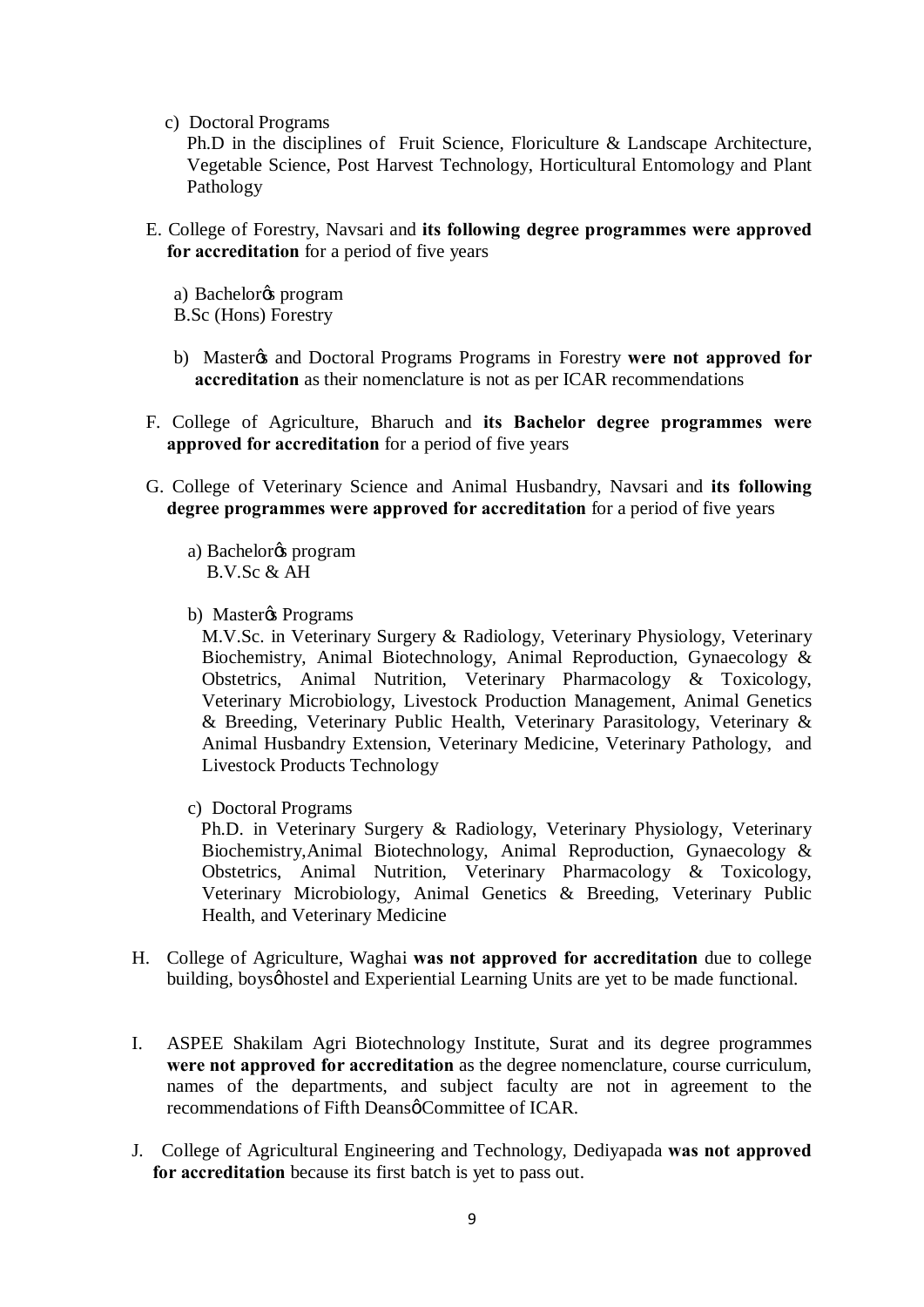#### **2.3. Sher-e-Kashmir University of Agriculture & Technology, Jammu**

A. SKUAST, Jammu **was approved for accreditation** for a period of five years

B. Faculty of Agriculture, SKUAST, Jammu along with the following programmes **was approved for a period of five years**:

- a) Bachelor<sub>®</sub> program **B.Sc (Hons.) Agriculture**
- b) Master $\&$  Programs

#### **M. Sc. (Agri.) degree in the following disciplines:**

- Agronomy Agroforestry Agricultural Economics Agricultural Extension Agricultural Engineering Entomology Floriculture and Landscape Architecture Fruit Sciences Food Science and Technology Genetics and Plant Breeding Plant Pathology Sericulture Soil Sciences & Agricultural Chemistry Vegetable Sciences
- ii) MBA degree in the discipline of: Agri-Business Management

#### c) Doctoral Programs

**Ph. D in the following disciplines**: Agronomy Agroforestry Agricultural Economics Agricultural Extension Biotechnology Entomology Fruit Sciences Food Science and Technology Genetics and Plant Breeding Plant Pathology Sericulture Soil Sciences & Agricultural Chemistry Vegetable Sciences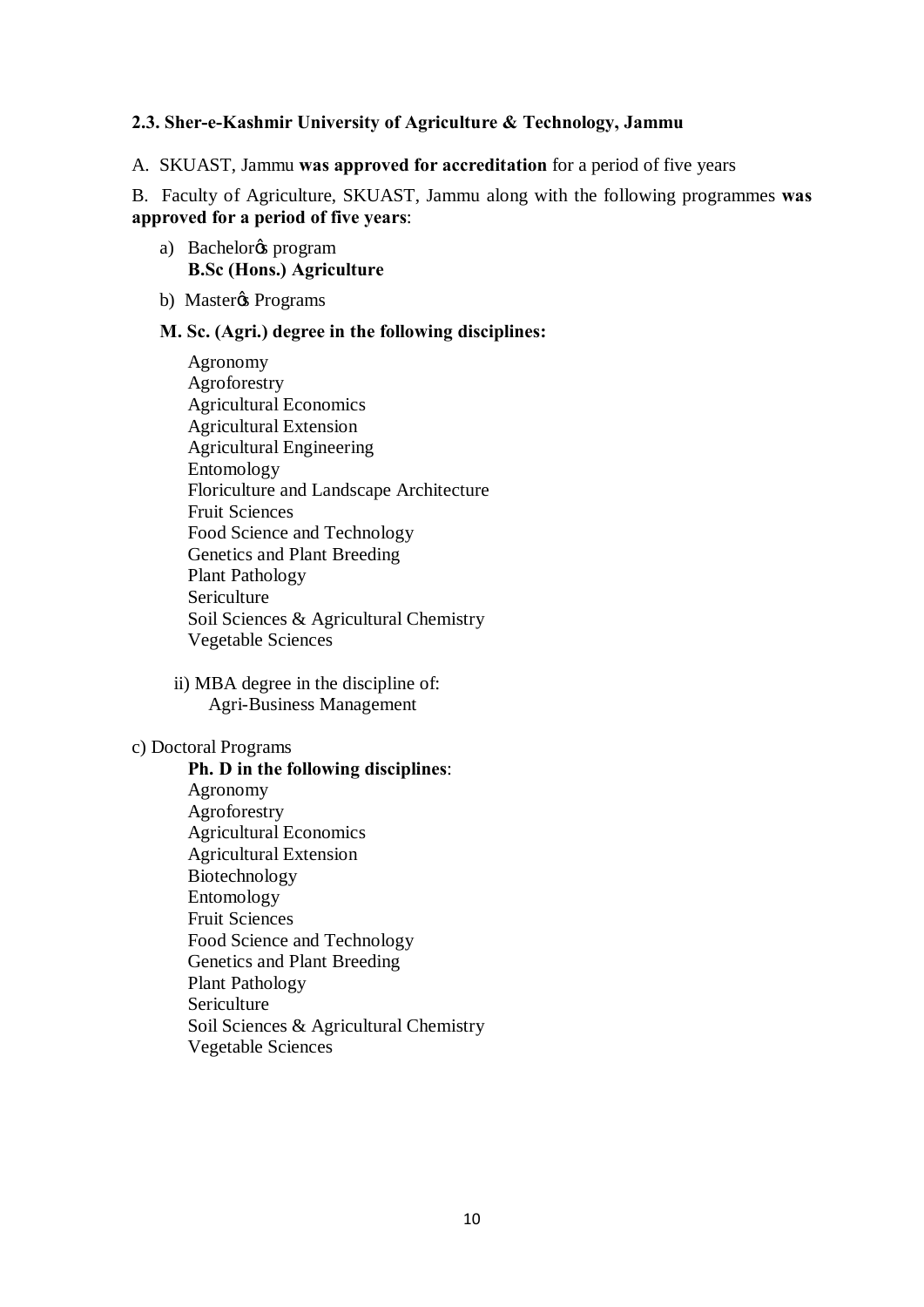**C.** There is sufficient faculty and infrastructure to run the ongoing degree programs but the nomenclature of the programs as B. Sc. (Hons.) Biotechnology and M.Sc. Biotechnology is not as per the recommendations of Fifth Deansø Committee of ICAR. Therefore, **the accreditation of the B. Sc. (Hons) Biotechnology and M.Sc. Biotechnology programs will be put on hold** till the nomenclature of these programs is changed as per the recommendations of Fifth Deansø Committee.

**D.** Faculty of Veterinary Sciences & Animal Husbandry, R S Pura along with the following programmes **was approved for a period of five years**

a) Bachelor's program - **B.V. Sc& AH**

b) Master $\circ$ s Programs **M.V. Sc in following disciplines** Veterinary Public Health & Epidemiology Veterinary Pathology Veterinary Parasitology Veterinary Pharmacology & Toxicology Veterinary Physiology Veterinary Biochemistry Veterinary Anatomy Livestock Products Technology Veterinary & Animal Husbandry Extension Education Livestock Production & Management Veterinary Gynaecology & Obstetrics Veterinary Surgery & Radiology Veterinary Medicine Animal Genetics & Breeding Veterinary Microbiology Animal Nutrition

b) Doctoral Programs **Ph. D in following disciplines** Veterinary Public Health Veterinary Pathology Veterinary Parasitology Veterinary Pharmacology & Toxicology Veterinary Physiology Veterinary Biochemistry Veterinary Anatomy Livestock Products Technology Veterinary & Animal Husbandry Extension Education Livestock Production & Management Veterinary Gynaecology & Obstetrics Veterinary Surgery & Radiology Veterinary Medicine Animal Genetics & Breeding Veterinary Microbiology Animal Nutrition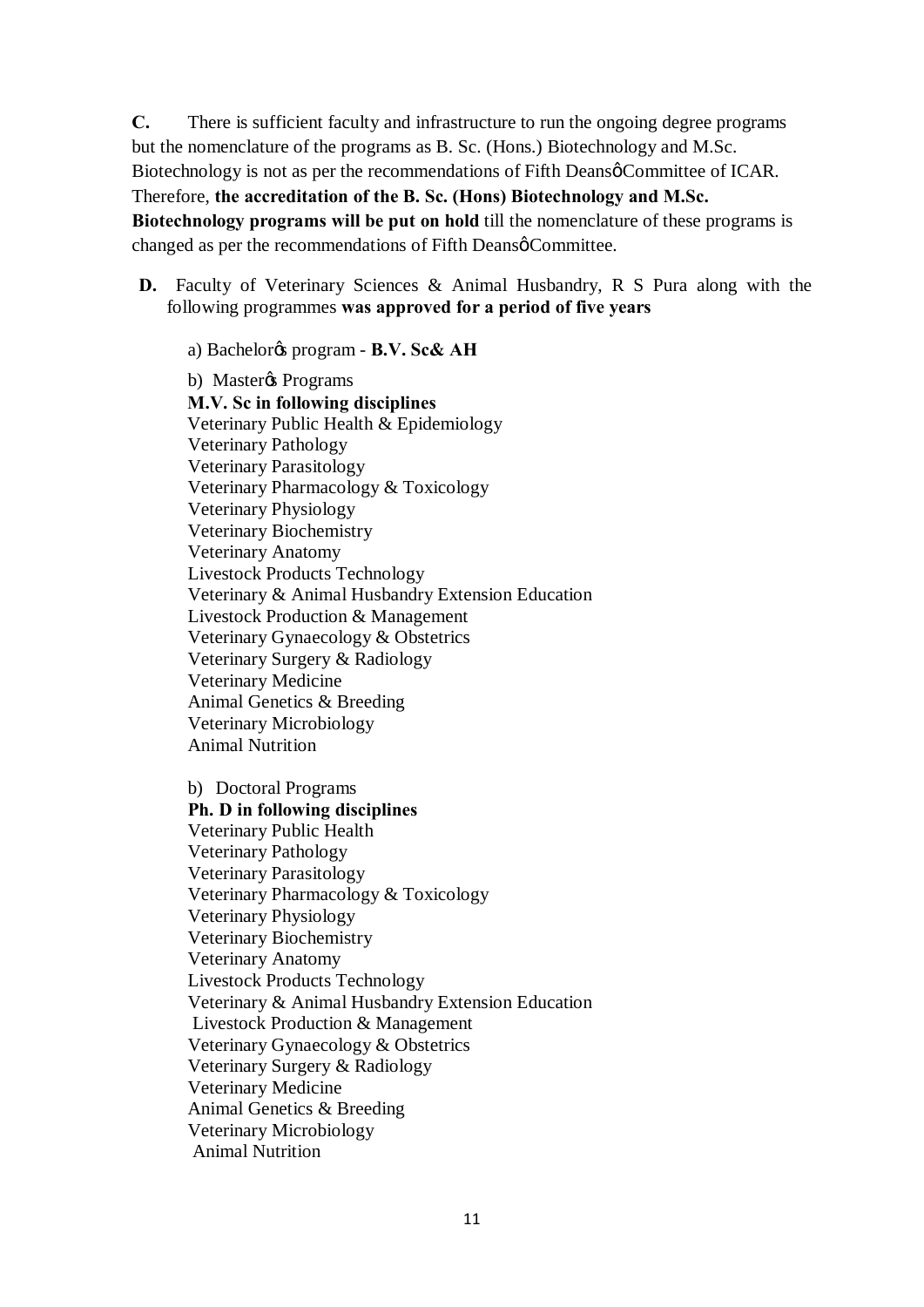- E. **Faculty of Basic Sciences along with the following programmes was approved for a period of Five Years**
	- a) Masters programs

**M. Sc in the following four disciplines** Biochemistry **Statistics** Microbiology Plant Physiology

b) Doctoral programs

**Ph. D in following two disciplines** Biochemistry **Statistics** 

#### **2.4 College of Agricultural Engineering, Kandi, Sangareddy**

College of Agricultural Engineering, Kandi, Sangareddy along with its B. Tech. (Agrl Engineering) **was approved for accreditation** for the period up to 27 March, 2021 to be co-terminus with the accreditation period of the Prof Jayashankar Telangana State Agricultural University.

## **2.5 Bhola Paswan Shastri Agricultural College, Purnea and Veer Kunwar Singh College of Agriculture, Dumraon, Buxar**

(i) Bhola Paswan Shastri Agricultural College, Purnea and (ii) Veer Kunwar Singh College of Agriculture, Dumraon, Buxar of Bihar of Bihar Agricultural University, Sabour along with their degree programmes **were approved for accreditation** for a period up to 15 March, 2020 to co-terminus with the accreditation period of the Bihar Agricultural University, Sabour.

#### **3.0 Consideration of accreditation based on the Action Taken Reports submitted by Agricultural Universities for its colleges/programmes**

- 3.1 PG programmes in Agricultural Chemicals and Soil & Water Conservation in BCKV, Mohanpur **were approved for accreditation** with the condition that it will be coterminus with the University accreditation. PG programme in Animal Science was not approved for accreditation
- 3.2 College of Home Science in CSKHPKV, Palampur: The necessary decision may be taken after receiving clarification from the University.
- 3.3. College of Dairy Sciences and Technology and its B. Tech (Dairy Technology) of KVASU, Wayanad **were approved for accreditation** with the condition that the period of accreditation will be co-terminus with the university accreditation.
- 3.4. Degree programmes in College of Agricultural Engineering Madkasira, College of Food Science and Technology, Pulivendula, College of Food Science and Technology, Bapatla, Agriculture College, Rajmundry and PG Programmes in Agriculture Colleges in Naira and Mahanandi **were not accredited as the prerequisites of the accreditation are yet to be fulfilled**.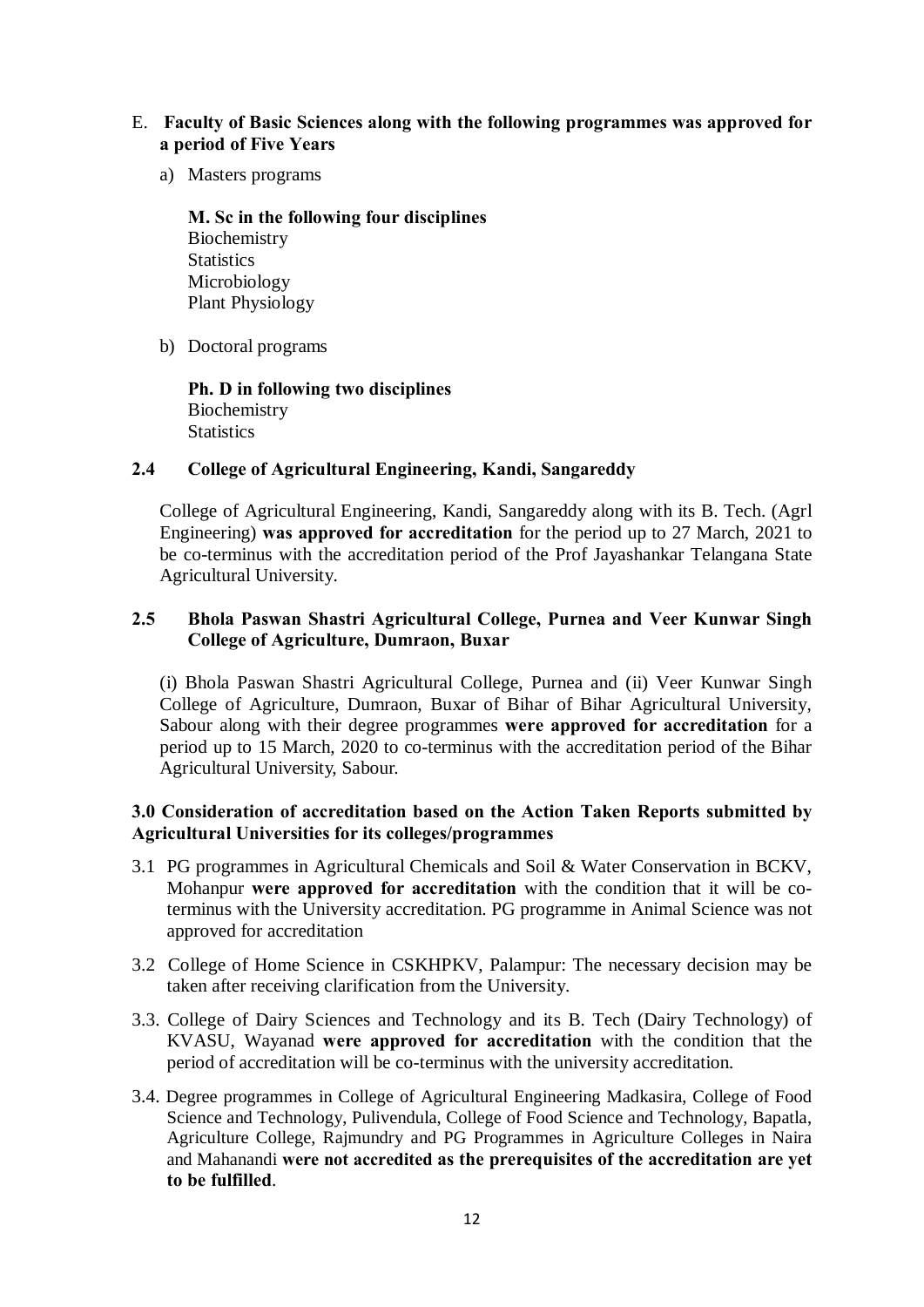- 3.5. College of Fisheries, Rangailunda, Berhampur and its degree programmes in B. F. Sc. and M. F. Sc. in Aquaculture and Ph. D in Aquaculture of OUAT, Bhabaneshwar **were approved for accreditation**. Other colleges were not approved for accreditation as the prerequisites of the accreditation are yet to be fulfilled.
- 3.6 MVSc and Ph.D in Wildlife Health and Management Nanaji Deshmukh Veterinary Science University, Jabalpur **were not approved for accreditation** as these programmes are not recommended by the BSMA Committee of ICAR. Since the information on infrastructure and building in the report of the college of Veterinary Sciences and Animal Husbandry, Rewa was not clear, the college was not approved for accreditation.
- 3.7. P.V. Narsimha Rao Telangana Veterinary University, Hyderabad **was not approved for accreditation** as the University is still to fulfill the accreditation criteria.
- 3.8. NDRI, Karnal along with its programmes **was approved for further accreditation up to 31 March, 2021**.
- 3.9. T.C.A. Dholi, Muzaffarpur Dr. Rajendra Prasad Central Agricultural University, Pusa (Samastipur) **was approved for accreditation** up to the accreditation period of the University.

#### **4.0 Submission of the Action Taken Report by the Agricultural Universities**

The Board was critical that the most of the accredited universities are not responding to the suggestions of the Board made while granting accreditation. The Education Division should take this agenda at the appropriate level for discussion with the Vice Chancellors of the Universities. Compliance on this part should also be considered in the next accreditation/reaccreditation of the Universities.

#### **5.0 Other Agenda items**

.

**5.1 Clarification from Centurion University of Technology and Management**, Bhubaneswar regarding essential requirement of ICAR accreditation for taking admission in masters programmes in Agricultural Universities.

 The Board deliberated the issue in the line with the observations and representations made by Students and institutions and decided to issue a clarification to appropriate authorities containing the following subject:

 *Since the accreditation from ICAR is not mandatory, rather voluntary, for the agricultural colleges/programmes and universities, the students from non-accredited programmes/colleges/universities may not be denied for higher studies and employment. However, for quality assurance, all state universities and private universities offering courses in agricultural science should initiate process of accreditation with the Council.*